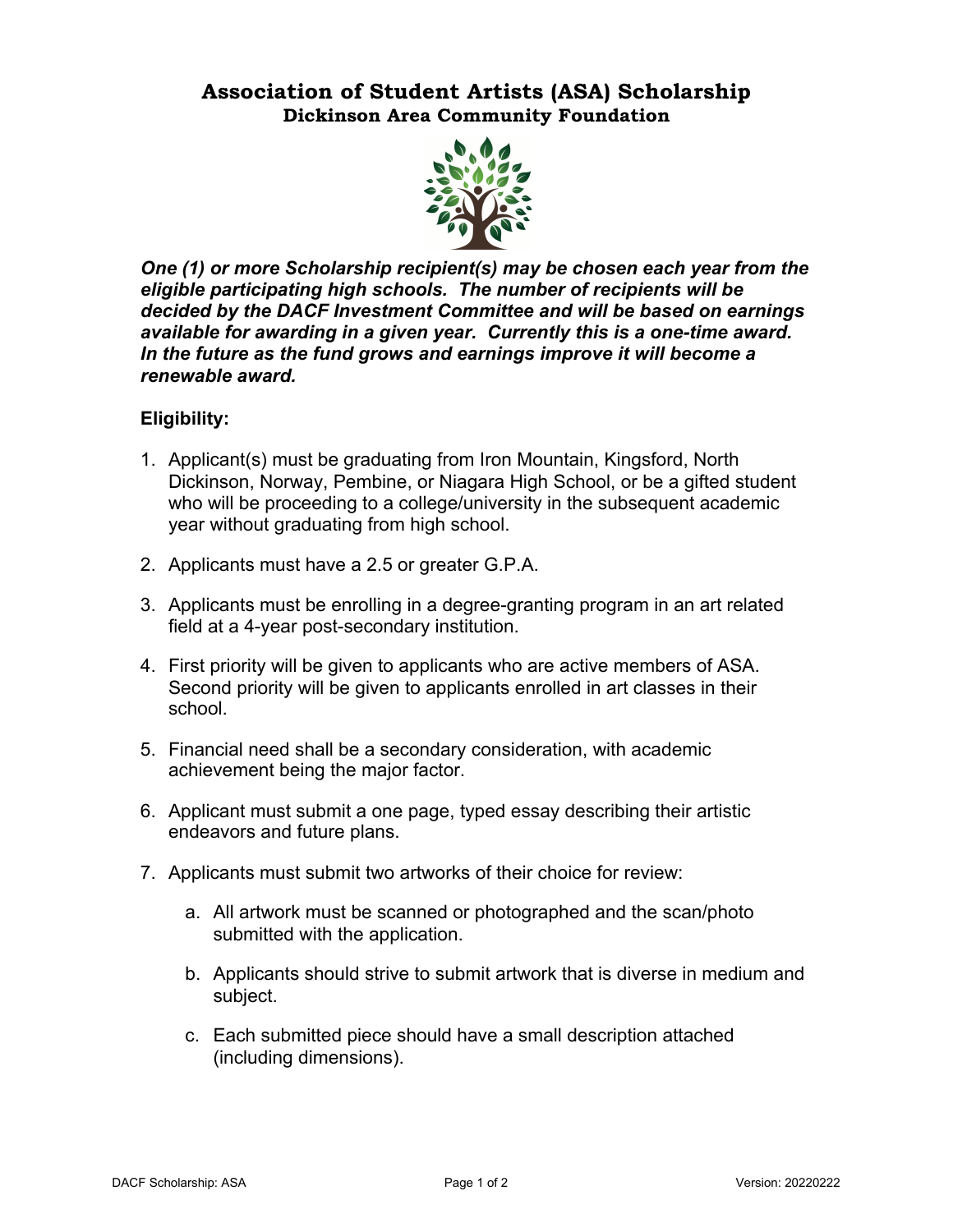- 8. Applications must be completed and on file in the counselor's office by March 15. Failure to turn in your application by this date will result in being ineligible to apply for this scholarship
- 9. A transcript of the student's high school records must be supplied.
- 10. A scholarship award may be revoked by the Board of Trustees because of:
	- a. Criminal or anti-social conduct of recipient.
	- b. Filing false information on application.
	- c. Scholastic inadequacy of a recipient.
	- d. Failure to provide the Dickinson Area Community Foundation with documents and verification as specified in the Foundation's established policies for renewing scholarships. A copy of the Foundation's policies for renewing scholarships is provided to students with their first scholarship payment.
	- e. For such other good cause as the Board may, in its sole discretion, determine.

Revocation shall be by the action of a majority of the members of the DACF Board of Trustees, and upon such revocation, any and all funds still controlled by the Board of Trustees, shall be withheld and disposed of at the discretion of the Board.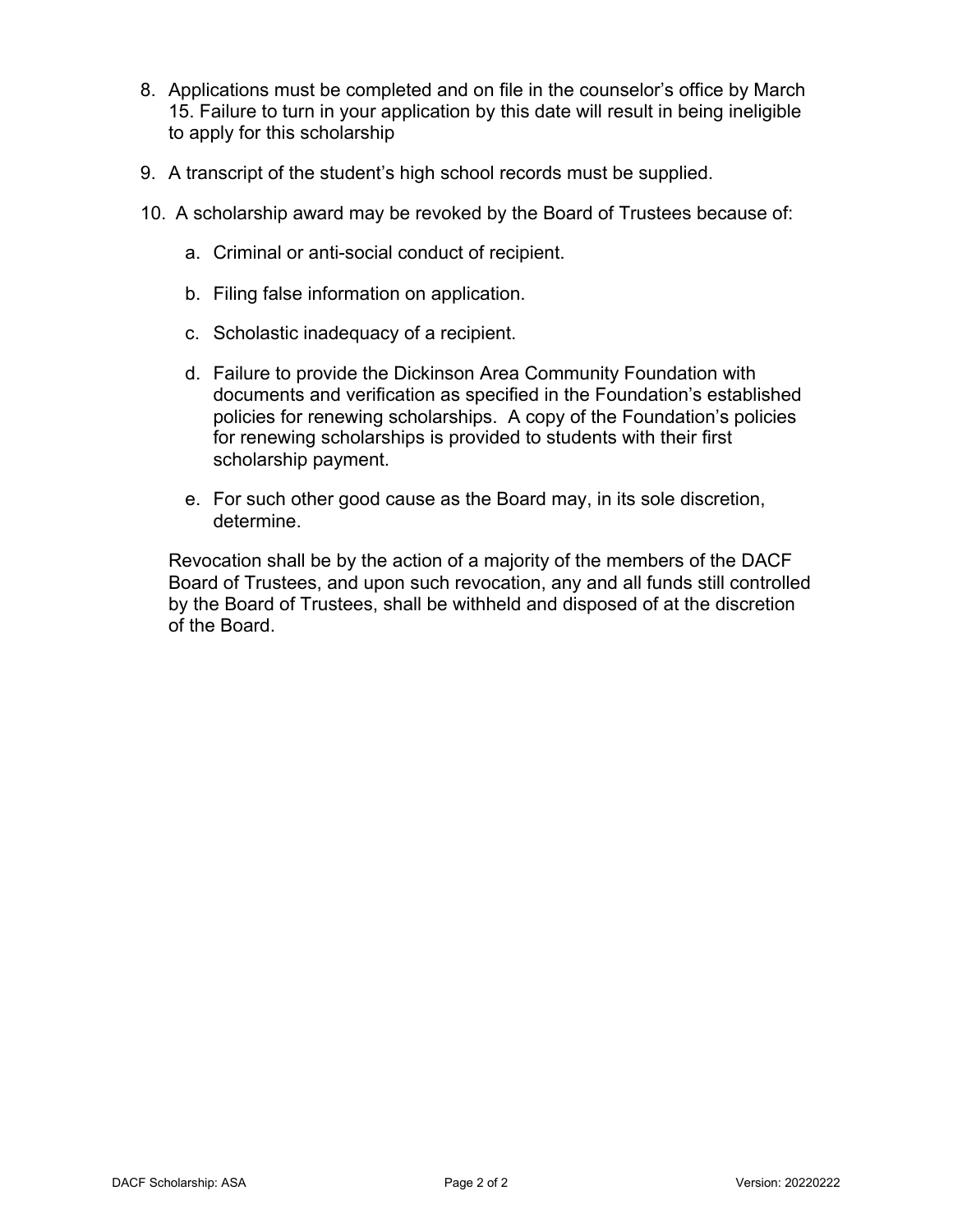

# *Association of Student Artists (ASA) Scholarship*

**Dickinson Area Community Foundation Completed applications must be submitted by March 15th** 

| <b>Date</b>                                                              |  |                                           |  |  |
|--------------------------------------------------------------------------|--|-------------------------------------------|--|--|
| <b>Full Name</b>                                                         |  |                                           |  |  |
| <b>Street Address</b>                                                    |  |                                           |  |  |
| <b>City ST ZIP Code</b>                                                  |  |                                           |  |  |
| <b>Home Phone</b>                                                        |  |                                           |  |  |
| <b>High School Attended</b>                                              |  |                                           |  |  |
| GPA:                                                                     |  |                                           |  |  |
| <b>E-Mail (Required):</b>                                                |  |                                           |  |  |
| Name of college or university you plan to attend:                        |  |                                           |  |  |
| Have you been accepted?                                                  |  |                                           |  |  |
| Intended field of study:                                                 |  |                                           |  |  |
| Have you applied for other scholarships?                                 |  |                                           |  |  |
| Have you been granted scholarships? (If yes, list below with the amount) |  |                                           |  |  |
|                                                                          |  |                                           |  |  |
|                                                                          |  |                                           |  |  |
|                                                                          |  |                                           |  |  |
| List past experiences in Art (classes, trips, etc)                       |  |                                           |  |  |
|                                                                          |  |                                           |  |  |
|                                                                          |  |                                           |  |  |
|                                                                          |  |                                           |  |  |
|                                                                          |  |                                           |  |  |
| Did you work during the school year? No                                  |  | If yes, how many hours/week?              |  |  |
| <b>Weekly earnings:</b>                                                  |  | Do you have any savings for college? No   |  |  |
| Approximate amount of savings:                                           |  |                                           |  |  |
| Name of person(s) dependent upon your earnings (if any)?                 |  |                                           |  |  |
|                                                                          |  |                                           |  |  |
|                                                                          |  |                                           |  |  |
|                                                                          |  |                                           |  |  |
|                                                                          |  |                                           |  |  |
| Will you work while attending college?                                   |  | If so, for what portion of your expenses? |  |  |
|                                                                          |  |                                           |  |  |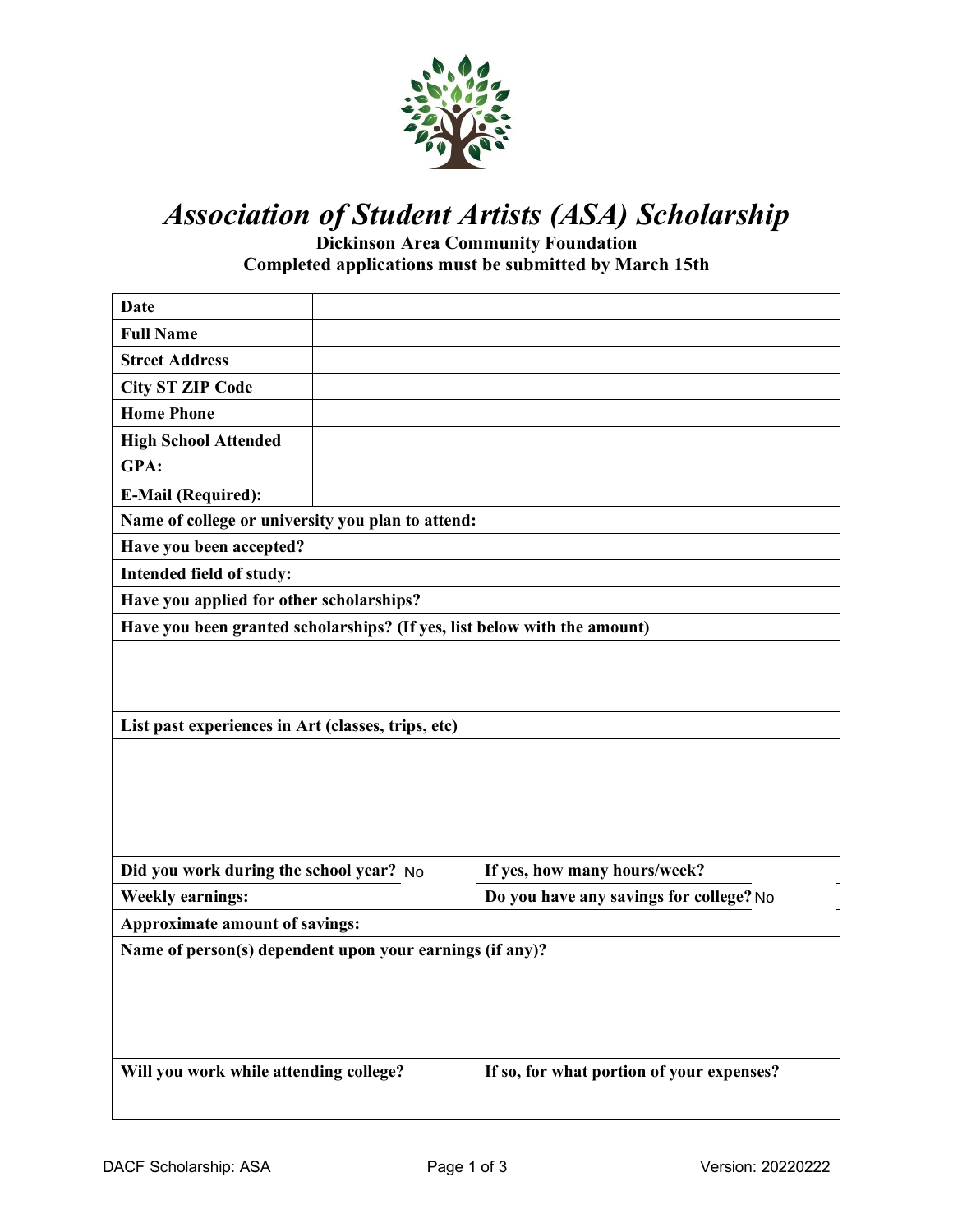

| <b>Tuition &amp; Fees</b>                                                                                         | \$     | How much do you estimate it will cost you to go to the college of your choice for one year?                                                                                                                                                                                                                                                                                                                |
|-------------------------------------------------------------------------------------------------------------------|--------|------------------------------------------------------------------------------------------------------------------------------------------------------------------------------------------------------------------------------------------------------------------------------------------------------------------------------------------------------------------------------------------------------------|
|                                                                                                                   |        |                                                                                                                                                                                                                                                                                                                                                                                                            |
| Room & Board                                                                                                      |        | $\mathbf S$                                                                                                                                                                                                                                                                                                                                                                                                |
| <b>Books &amp; Supplies</b>                                                                                       |        | $\sim$ $\sim$                                                                                                                                                                                                                                                                                                                                                                                              |
| <b>Miscellaneous</b>                                                                                              |        | $\mathbf S$                                                                                                                                                                                                                                                                                                                                                                                                |
| Total:                                                                                                            | \$0.00 |                                                                                                                                                                                                                                                                                                                                                                                                            |
| Will you attend college if you do not receive a scholarship?                                                      |        |                                                                                                                                                                                                                                                                                                                                                                                                            |
| Please include the following with the application:                                                                |        |                                                                                                                                                                                                                                                                                                                                                                                                            |
| 1.<br>Scans/photos of two pieces of art work (see criteria).<br>$\overline{2}$ .<br>High school transcripts<br>3. |        | A one page, typed essay describing their artistic endeavors and future plans.                                                                                                                                                                                                                                                                                                                              |
| <b>Application Deadline</b>                                                                                       |        |                                                                                                                                                                                                                                                                                                                                                                                                            |
|                                                                                                                   |        | All applications need to be submitted to the guidance counselor's office by March 15 <sup>th</sup> .                                                                                                                                                                                                                                                                                                       |
| <b>Agreement and Signature</b>                                                                                    |        |                                                                                                                                                                                                                                                                                                                                                                                                            |
| in rejection of this application.                                                                                 |        | By submitting this application, I affirm that the facts set forth in it are true and complete. I understand<br>any false statements, omissions, or other misrepresentations made by me on this application may result                                                                                                                                                                                      |
| Name (printed)                                                                                                    |        |                                                                                                                                                                                                                                                                                                                                                                                                            |
| Signature                                                                                                         |        |                                                                                                                                                                                                                                                                                                                                                                                                            |
| Date                                                                                                              |        |                                                                                                                                                                                                                                                                                                                                                                                                            |
| <b>Parent Application Form</b>                                                                                    |        |                                                                                                                                                                                                                                                                                                                                                                                                            |
| Name of parent or guardian completing this<br>form:                                                               |        |                                                                                                                                                                                                                                                                                                                                                                                                            |
| Home address:                                                                                                     |        |                                                                                                                                                                                                                                                                                                                                                                                                            |
| Phone:                                                                                                            |        |                                                                                                                                                                                                                                                                                                                                                                                                            |
|                                                                                                                   |        | The purpose of supplying us with the following information is to determine if the applicant comes<br>from a family of modest means. With the information you supply, the ASA Scholarship Committee<br>will determine if the applicant is qualifies. It is, therefore, necessary to obtain this confidential<br>information. Your answers to the following questions will be treated strictly confidential. |
|                                                                                                                   |        | What was the family income for the year 2020? \$                                                                                                                                                                                                                                                                                                                                                           |
| What was the source of the income?                                                                                |        |                                                                                                                                                                                                                                                                                                                                                                                                            |
| What was the general distribution of your income for 20 ?                                                         |        |                                                                                                                                                                                                                                                                                                                                                                                                            |